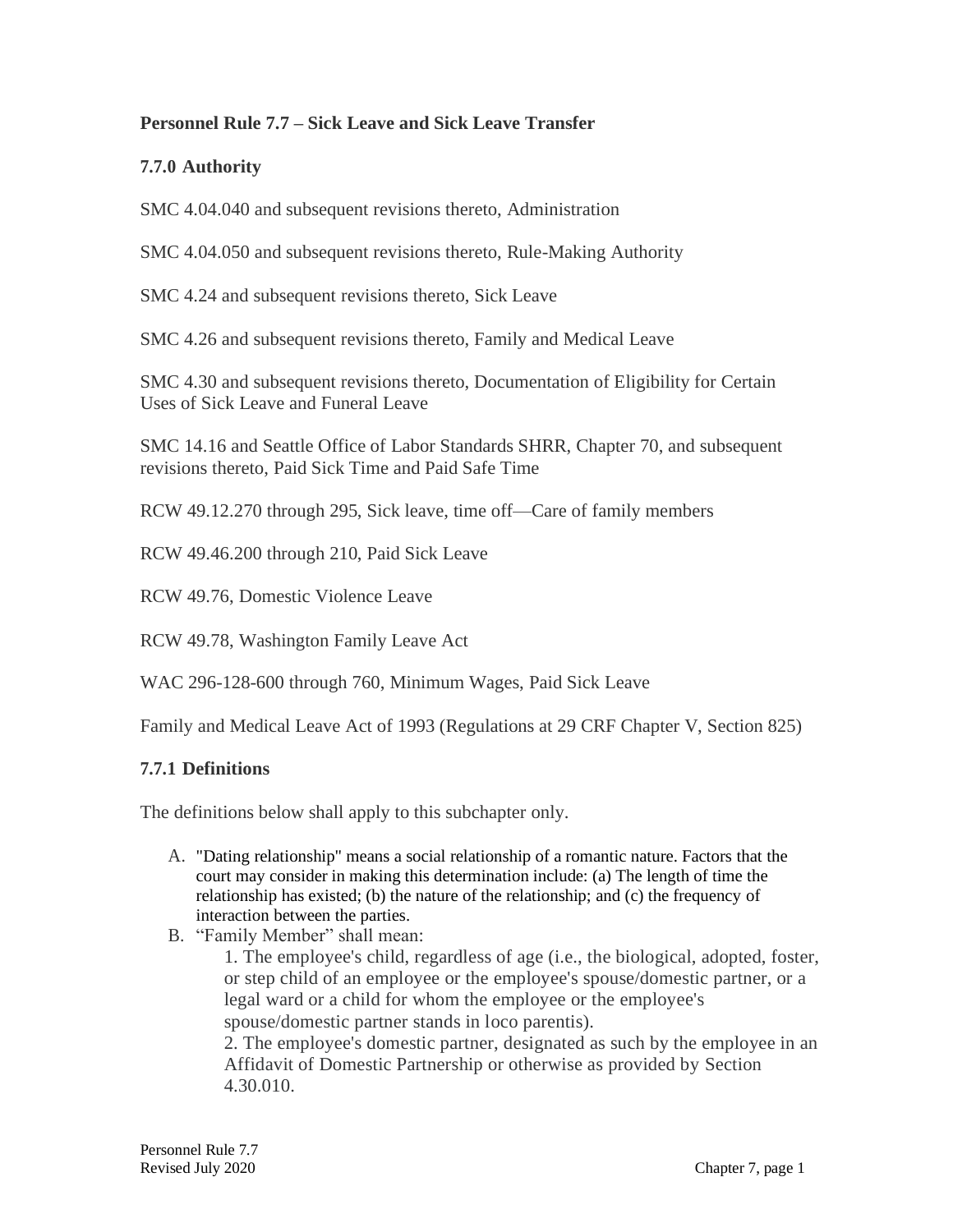3. The grandparent of an employee or the employee's spouse/domestic partner (i.e., the parent of an employee's birth, adoptive, foster, or step parent; or the parent of an employee's spouse's or domestic partner's birth, adoptive, foster, or step parent).

4. The employee's birth, adoptive, foster, or step parent; or an individual who stood in loco parentis to the employee when the employee was a child; or a birth, adoptive, foster, or step parent or individual who stood in loco parentis to the employee's spouse or domestic partner when the spouse or domestic partner was a child.

5. The employee's legally recognized spouse.

6. The employee's sibling or the sibling of the employee's spouse or domestic partner.

7. The employee's grandchild or the grandchild of the employee's spouse or domestic partner.

- C. "Household Members" shall mean spouses, domestic partners, former spouses, former domestic partners, persons who have a child in common regardless of whether they have been married or have lived together at any time, adult persons related by blood or marriage, adult persons who are presently residing together or who have resided together in the past, persons 16 years of age or older who are presently residing together or who have resided together in the past and who have or have had a dating relationship, persons 16 years of age or older with whom a person 16 years of age or older has or has had a dating relationship, and persons who have a biological or legal parent child relationship, including stepparents and stepchildren and grandparents and grandchildren.
- D. "Paid safe leave" shall mean accrued hours of paid sick leave provided by the City for use by an employee for an absence from work for any of the reasons specified in Personnel Rule 7.7.4. F, for which time an employee shall be compensated at the employee's normal hourly compensation and with the same benefits, including health care benefits, as the employee would have earned during the time the paid sick leave is taken.

# **7.7.2 Application of this Rule**

A. The provisions of this subchapter shall be applied to employees of the Seattle Municipal Court except where they conflict with any policy promulgated by the Court and/or General Court Rule 29.

#### **7.7.3 Sick Leave Policy**

- A. City employees have a right to accrue and use paid sick leave as provided under the City's Paid Sick and Safe Time Ordinance and the State of Washington's Paid Sick Leave law, and where more generous, as provided by this Rule. Retaliation against an employee for authorized use of sick leave is prohibited.
- B. For the purposes of complying with the Paid Sick and Safe Time Ordinance, the City is considered a Tier 3 employer. The benefit year for sick leave use is for time processed from January 1 through December 31.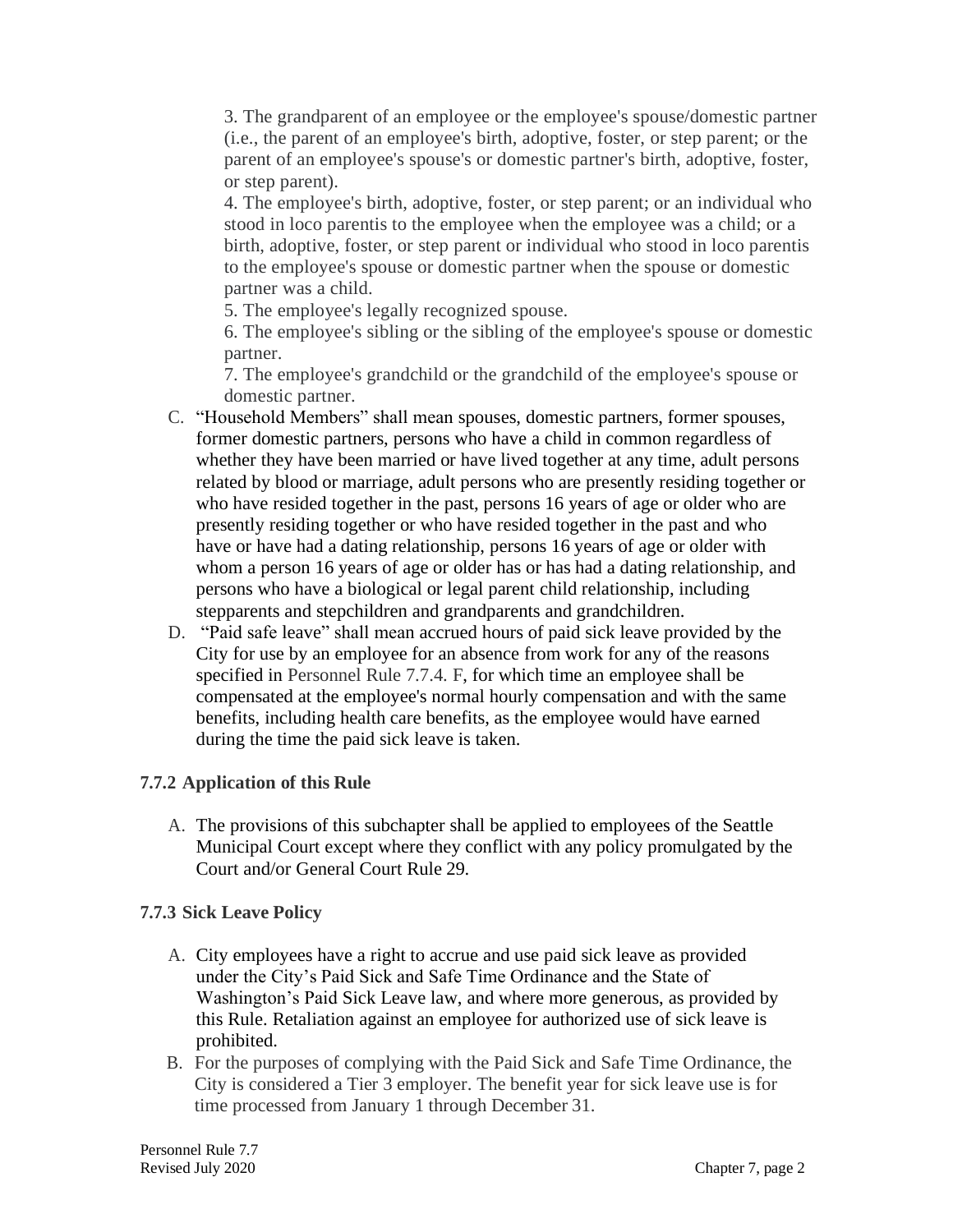### **7.7.4 Sick Leave Accumulation and Use**

- A. Employees accumulate sick leave credit from the date of regular appointment to City service and are eligible to use sick leave for a qualifying reason after 30 calendar days of employment.
- B. Employees accumulate sick leave at the rate of 0.046 hours for every straight-time hour paid. Should an employee's accrual rate fall below that required by the Paid Sick and Safe Time Ordinance, such employee shall be credited with sick leave hours so that the employee's total sick leave earned per calendar year meets the minimal accrual requirements.
- C. The City will provide employees notice of their available sick leave on their biweekly time sheet and the Employee Self Service Payroll Leave Balance page.
- D. Employees may accumulate sick leave with no maximum balance and no carry over limit from one year to another.
- E. Sick leave use shall be in minimum increments of 15 minutes. An employee may use accumulated sick leave for the following reasons:
	- 1. An absence resulting from an employee's mental or physical illness, injury, or health condition; to accommodate the employee's need for medical diagnosis, care, treatment of a mental or physical illness, injury, or health condition, or an employee's need for preventive medical care; or
	- 2. To allow the employee to provide care for a family member with a mental or physical illness, injury, health condition; or care for a family member who needs medical diagnosis, care, or treatment of a mental or physical illness, injury, or health condition; or care of a family member who needs preventative medical care; or
	- 3. To provide non-medical care to the newborn child of the employee or the employee's spouse or domestic partner. With the appointing authority or designated management representative's approval, an employee may take sick leave under this Rule to supplement a reduced work schedule, provided that the work schedule must be stable and predictable. Sick leave taken for the non-medical care of a newborn child must begin and end by the first anniversary of the child's birth; or For the non-medical care of a dependent child placed with the employee or the employee's spouse or domestic partner for adoption. Sick leave approved for this reason may also be used to cover the employee's absence(s) to satisfy legal and regulatory requirements prior to and after the placement and reasonable travel time to claim and return home with the child. With the appointing authority or designated management representative's approval, an employee may take sick leave under this Rule to supplement a reduced work schedule, provided that the work schedule must be stable and predictable. Sick leave taken for the non- medical care of a dependent child must begin and end by the first anniversary of the child's adoption.
- F. An employee may use accrued sick leave as Paid Safe Leave for the following reasons and shall be use in minimum increments of 15 minutes:
	- 1. When the employee or officer's place of business has reduced operations or closed for any health- or safety-related reason; or
	- 2. When the school or place of care of the employee's or officer's child, parent, spouse, registered domestic partner, grandparent, grandchild, or

Personnel Rule 7.7 Revised July 2020 Chapter 7, page 3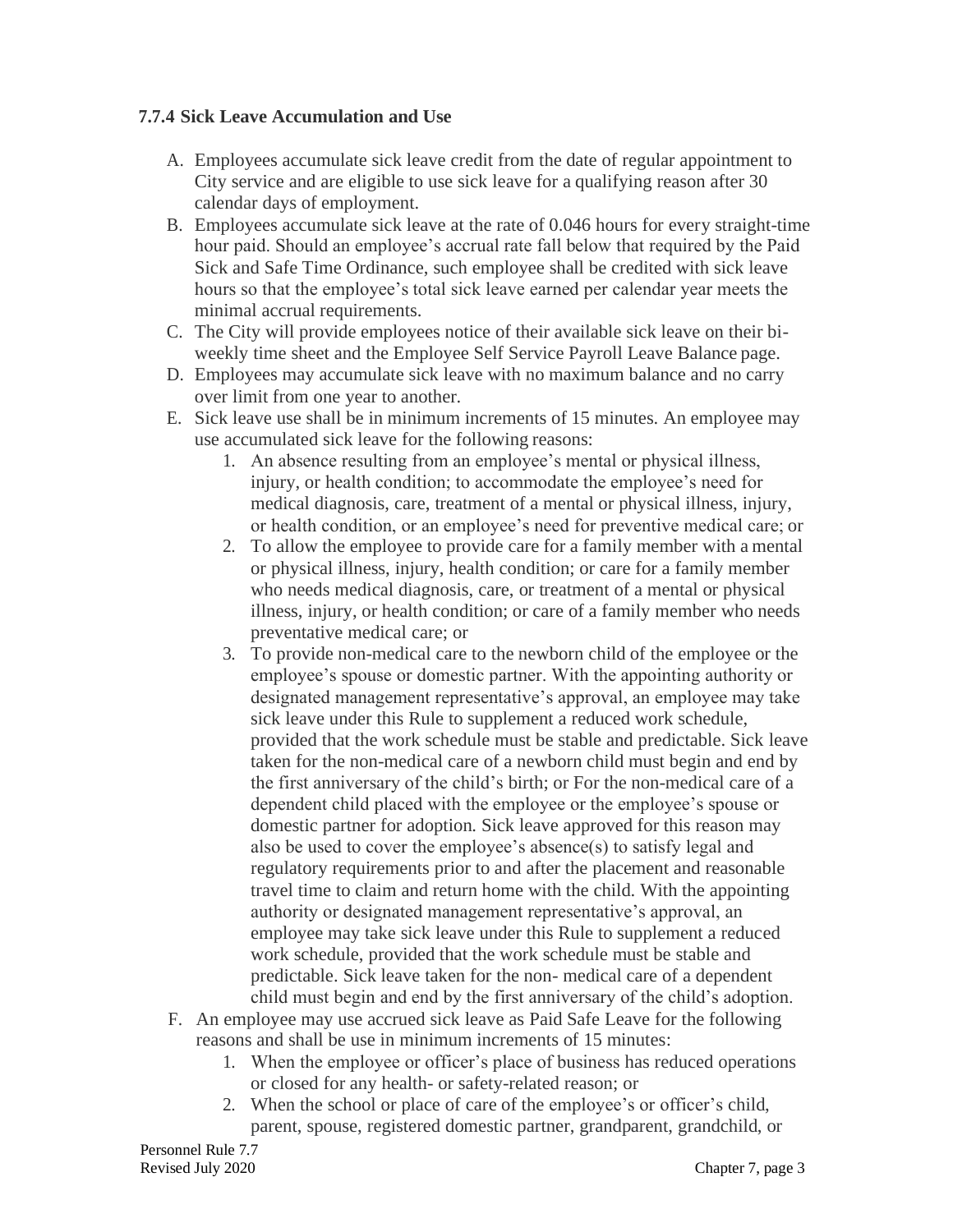siblinghas been closed; or

- 3. For any of the following reasons related to domestic violence, sexual assault, or stalking, as set out in RCW 49.76.030:
	- a. To enable the employee to seek legal or law enforcement assistance or remedies to ensure the health and safety of employee or the employee's child, spouse, parent, parent-inlaw, grandparent, or person with whom the employee has a dating relationship or household members including, but not limited to preparing for, or participating in, any civil or criminal legal proceeding related to or derived from domestic violence, sexual assault, or stalking;
	- b. To enable the employee to seek treatment by a health care provider for physical or mental injuries caused by domestic violence, sexual assault, or stalking, or to attend to health care treatment for who is the employee's family or household member;
	- c. To enable the employee to obtain, or assist a family member or household member in obtaining, services from a domestic violence shelter, rape crisis center, or other social services program for relief from domestic violence, sexual assault, or stalking, in which the employee or the employee's family or household member was a victim of domestic violence, sexual assault, or stalking;
	- d. To enable the employee to obtain, or assist a family or household member in obtaining, mental health counseling related to an incident of domestic violence, sexual assault, or stalking;
	- e. To enable the employee to participate in safety planning, temporarily or permanently relocate, or take other actions to increase the safety of the employee or employee's family or household members from future domestic violence, sexual assault, or stalking.
- G. Employees are not eligible to receive paid sick leave when suspended or on leave without pay, when laid off, or otherwise not on regular pay status. If an employee is injured or becomes ill while on paid vacation or compensatory time off, the employee shall provide a statement from their health care provider or other acceptable proof of illness or disability for the time involved substantiating the request for sick leave use in lieu of vacation or compensatory time off if greater than three consecutive days.
- H. An employee who leaves City employment is not eligible to cash out sick leave, except as provided by Personnel Rule 7.7.8.

# **7.7.5 Rate of Pay**

- A. Employees shall be compensated at their regular and normal rate of pay for sick leave use in accordance with the Paid Sick and Safe Time Ordinance.
	- 1. Such rate of pay shall be the hourly rate that the employee would have earned for the time during which the employee used sick time (see also Personnel

Personnel Rule 7.7 Revised July 2020 Chapter 7, page 4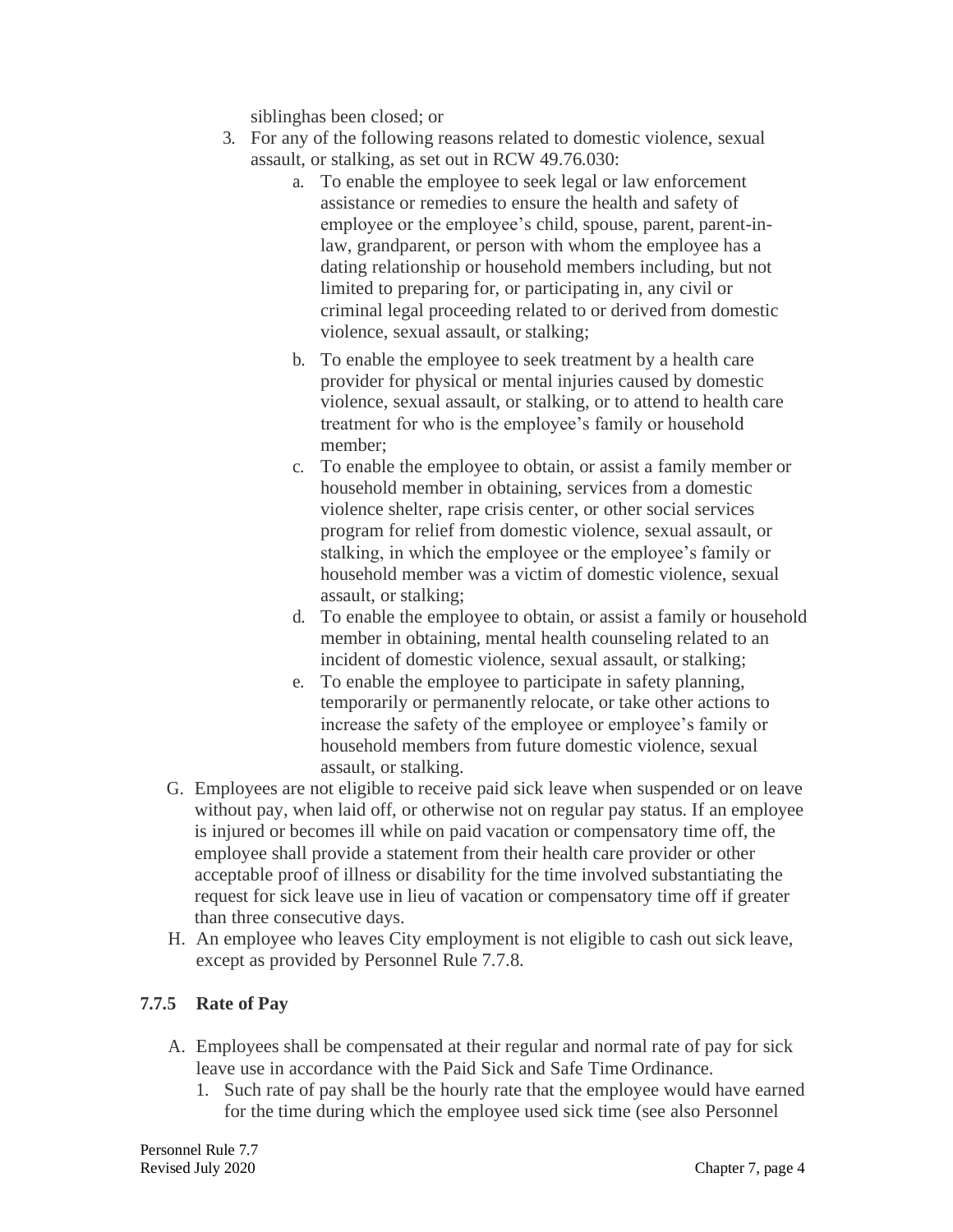Rule 3.5 – Out of Class Assignments, and Personnel Rule 3.8 – Standby Pay).

2. An employee who uses sick leave for absences from overtime work shall have sick leave deducted and be compensated at the straight-time rate of pay.

### **7.7.6 Employee Notice and Verification.**

- A. Sick leave shall be provided upon the request of the employee. When possible, an employee's request shall include the expected duration of the absence. The appointing authority or designated management representative may require an employee to provide reasonable notice of an absence from work and comply with the employing unit or division's usual and customary notice and procedural requirements for absences and/or requesting leave, provided that such requirements do not interfere with the purposes for which the sick leave is needed.
	- 1. If the sick leave is foreseeable, the employee must provide a written request at least ten days, or as early as possible, in advance of the paid leave, unless the employing unit or division's normal notice policy requires less advance notice. When possible, the employee shall make a reasonable effort to schedule the use of paid sick time in a manner that does not unduly interrupt the operations of the work unit.
	- 2. If the sick leave is unforeseeable, the employee must provide notice as soon as possible before the required start time of their shift and must generally comply with the employing unit's reasonable normal notification policies and/or call-in procedures, provided that the employee or a person on the employee's behalf is able to comply with the procedures.
- B. The City shall require reasonable verification that the employee's use of sick leave is for an authorized purpose for absences of more than four consecutive workdays. The employee must provide verification to the City in a reasonable time period during or after the employee returns from leave. The City's requirement for such verification may not result in an unreasonable burden or expense on the employee and may not exceed privacy or verification requirements otherwise established by law.
	- 1. Documentation signed by a health care provider verifying the employee's need for sick leave for an authorized purpose shall be considered reasonable verification for health-related absences. An explanation of the nature of the condition for which sick leave is needed is not required.
	- 2. Verification of a notice of reduced operations or closure of an employee's family member's school or place of care shall be considered reasonable verification for paid safe leave used pursuant to Personnel Rule 7.7.4. F 2.
	- 3. Documentation identified in Personnel Rule 7.11 D 3 shall be considered reasonable verification for sick leave used to cover absences related to stalking, sexual assault and domestic violence.
- C. If the employee anticipates that the requirement will result in an unreasonable burden or expense, the employee must be allowed to provide an oral or written explanation to their employer which asserts:
	- 1. That the employee's use of paid sick and safe time was for an authorized purpose under SMC 14.16.030(A)(1) or (2); and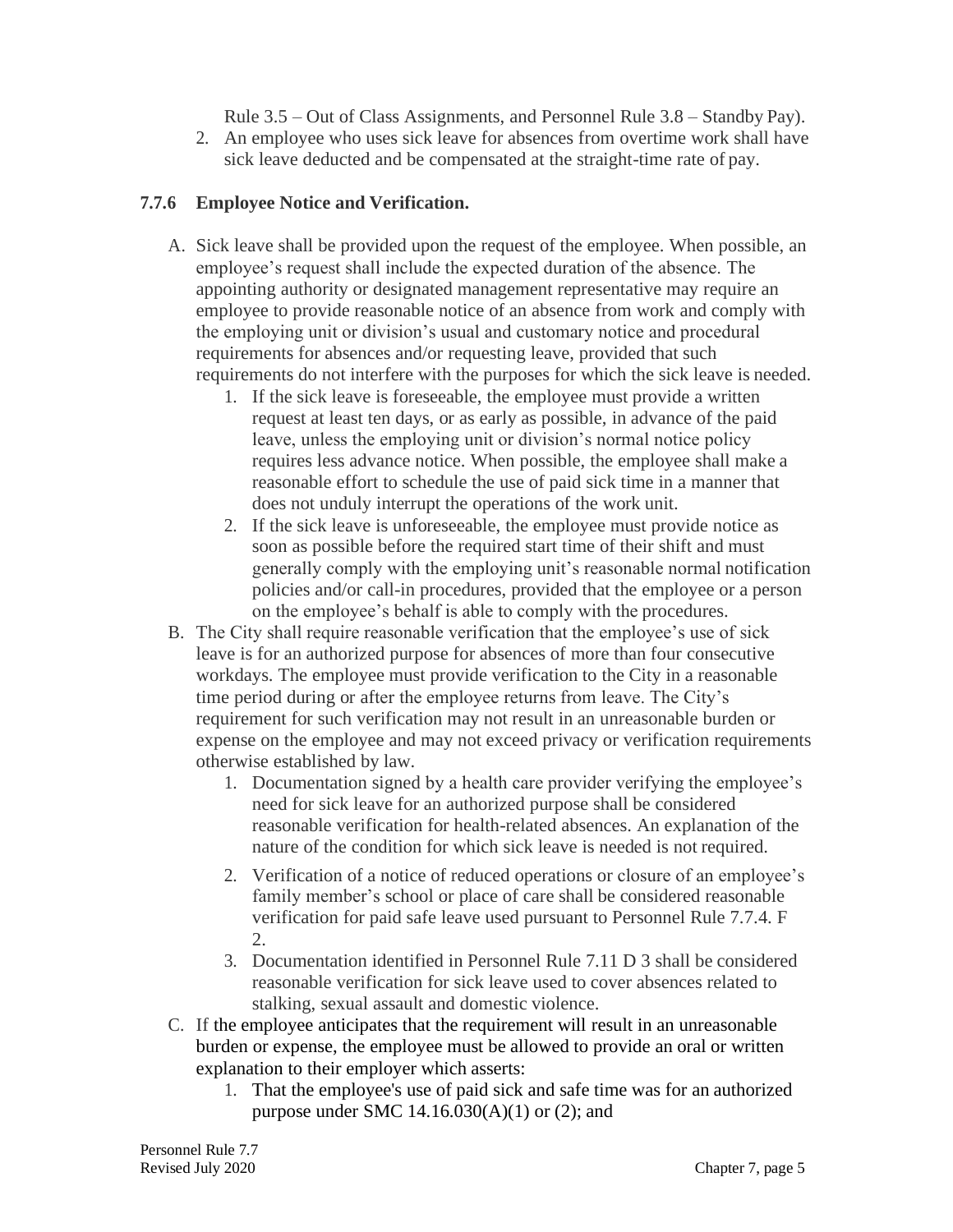- 2. How the verification requirement creates an unreasonable burden or expense on the employee.
- D. An employee returning to work after an absence requiring sick leave may be required to provide a certification from such employee's health care provider that such employee is able to perform the essential functions of the job with or without accommodation.
- E. An employee who takes sick leave for a family and medical leave-qualifying condition shall comply with the notification, certification and release protocols of the Family and Medical Leave Program. The employee's properly certified absence shall be accorded the protections of family and medical leave as provided by Rule 7.1 as long as it is for a condition that qualifies for both family and medical leave and sick leave.

# **7.7.7 Sick Leave After Reemployment**

- A. An employee who is re-employed following separation from City employment shall be eligible for reinstatement of unused sick leave asfollows:
	- 1. An employee who was eligible to use sick leave at separation who was rehired by the City within 12 months of such separation is eligible to use sick leave upon rehire and need not complete an additional 30-day waiting period.
	- 2. An employee who returns to City employment after layoff shall have all unused accrued sick leave reinstated regardless of when the employee returns to City employment.
	- 3. An employee who is re-employed within 12 months after service retirement from the City shall only have the portion of accrued sick leave balances restored that were not cashed out at retirement. For example, an employee who cashed out 100 hours of sick leave at the rate of 25 percent at retirement shall have 75 hours restored. Employees are not eligible for reinstatement of any sick leave if rehired after 12 months of service retirement.
	- 4. An employee who is reemployed by the City within 12 months for any other type of separation shall have all unused accrued sick leave balances restored. Employees are not eligible for reinstatement of sick leave if rehired after 12 months of separation, except as provided above.
- B. A temporary worker who moves from a temporary assignment to regularly appointed employment shall retain sick leave earned as a temporary worker, provided any break in service was less than 12 months. Such employee need not serve a 30-day waiting period to be eligible to use sick leave.

# **7.7.8 Sick Leave Cash-Out**

- A. Upon service retirement from the City, an employee's unused sick leave will be cashed out to the employee at the rate of 25 percent of the employee's sick leave value. An employee may also opt to deposit the value of such leave to their deferred compensation account at the rate of 35 percent, pursuant to Seattle Municipal Code 4.24.210.
- B. An employee who has been granted a sabbatical leave may elect to take a lump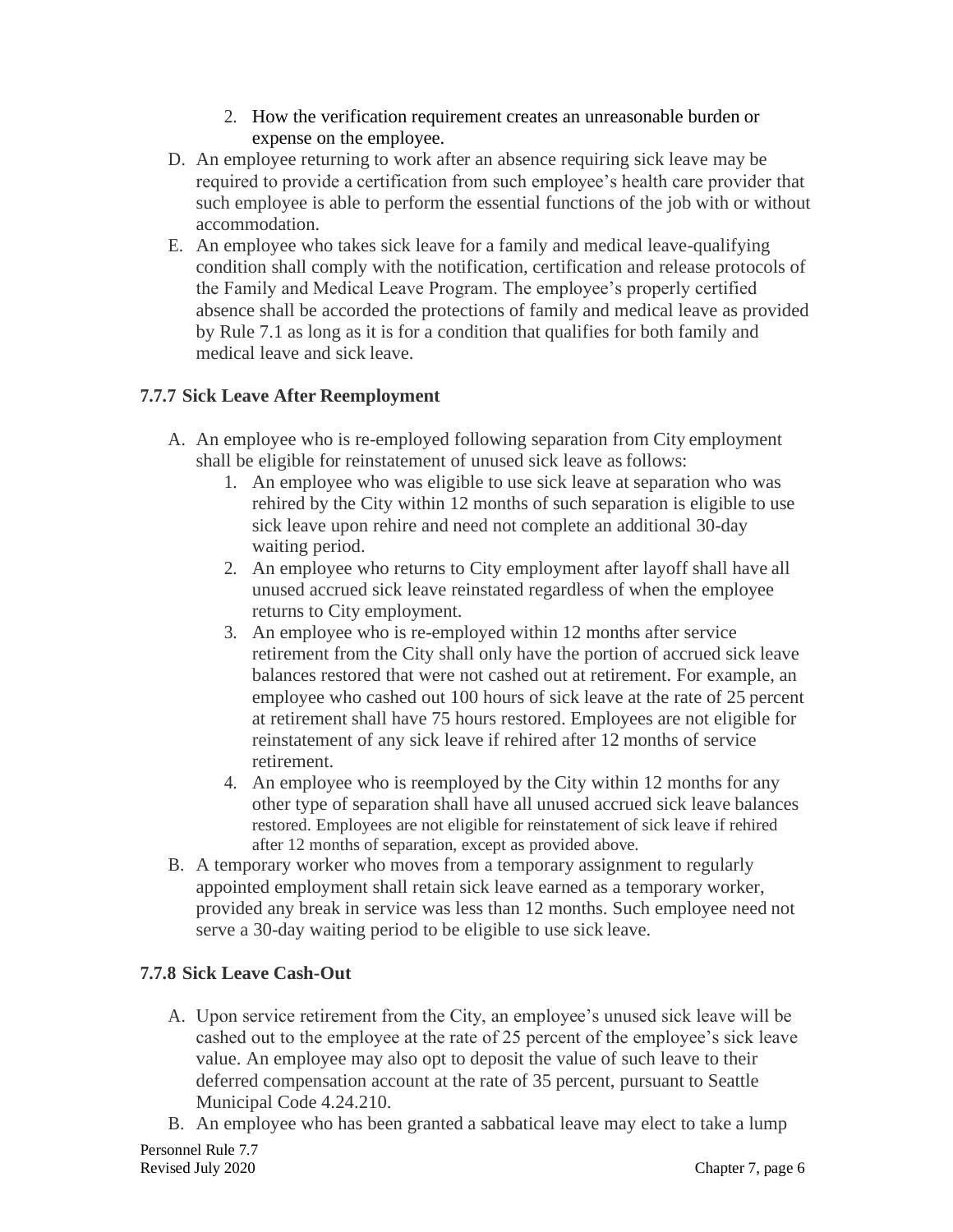sum cash-out of any or all of their unused sick leave balance in excess of 240 hours at the rate of one hour's pay for every four hours of accumulated and unused sick leave. The employee forfeits all four hours exchanged for each one hour of pay. The employee must exercise this option at the beginning of their sabbatical leave.

C. Sick leave that is cashed out is paid at the rate of pay in effect for the employee's primary job classification or title at the time of the cash-out.

### **7.7.9 Sick Leave Transfer**

- A. General Provisions.
	- 1. All employees who are included in the City's sick leave plan are eligible to participate as a recipient or donor in the Sick Leave Transfer Program, if the affected employee meets the eligibility conditions specified in Rule 7.7.9 B or 7.7.9C, respectively.
	- 2. An employee may request to receive donated sick leave. If the appointing authority or designated management representative finds that the requesting employee meets the qualifying conditions established in Rule 7.7.9 B, such appointing authority or designated management representative may approve the request.
	- 2. An employee may volunteer to donate sick leave to an employee who has been authorized to receive sick leave donations. If the donating employee meets the eligibility conditions established in Rule 7.7.9 C, the appointing authority, authorities, or designated management representative(s) of the donating and the receiving employee may approve the donation.
	- 3. The donating employee and the receiving employee each shall file with the appointing authority or designated management representative for their respective employing units their personal affidavit or declaration acknowledging that such sick leave donation is intended to be a gift and is not conditioned upon the exchange of any compensation, obligation or consideration and that none has been or will be received. All sick leave donations transferred to the receiving employee shall be converted to a dollar value based upon the donating employee's straight- time primary rate of pay in effect on the day that the donating employee files a sick leave donation application. The receiving employee shall be paid at the receiving employee's regular straight-time rate of pay for all donated sick leave used.
	- 4. The receiving employee may use donated sick leave only for the condition that qualified them for such donations.
	- 5. The receiving employee cannot use donated sick leave for any purpose once the condition that qualified them for such donations ceases to meet the qualifying criteria described in Rule 7.7.9 B. Donated sick leave may be used for all of the pay period that includes the date of approval by the receiving employee's appointing authority or designated management representative. Donated sick leave may be used to cover any and all subsequent absence(s) attributed to the qualifying condition until the qualifying condition ceases to be a cause for further absence, even if the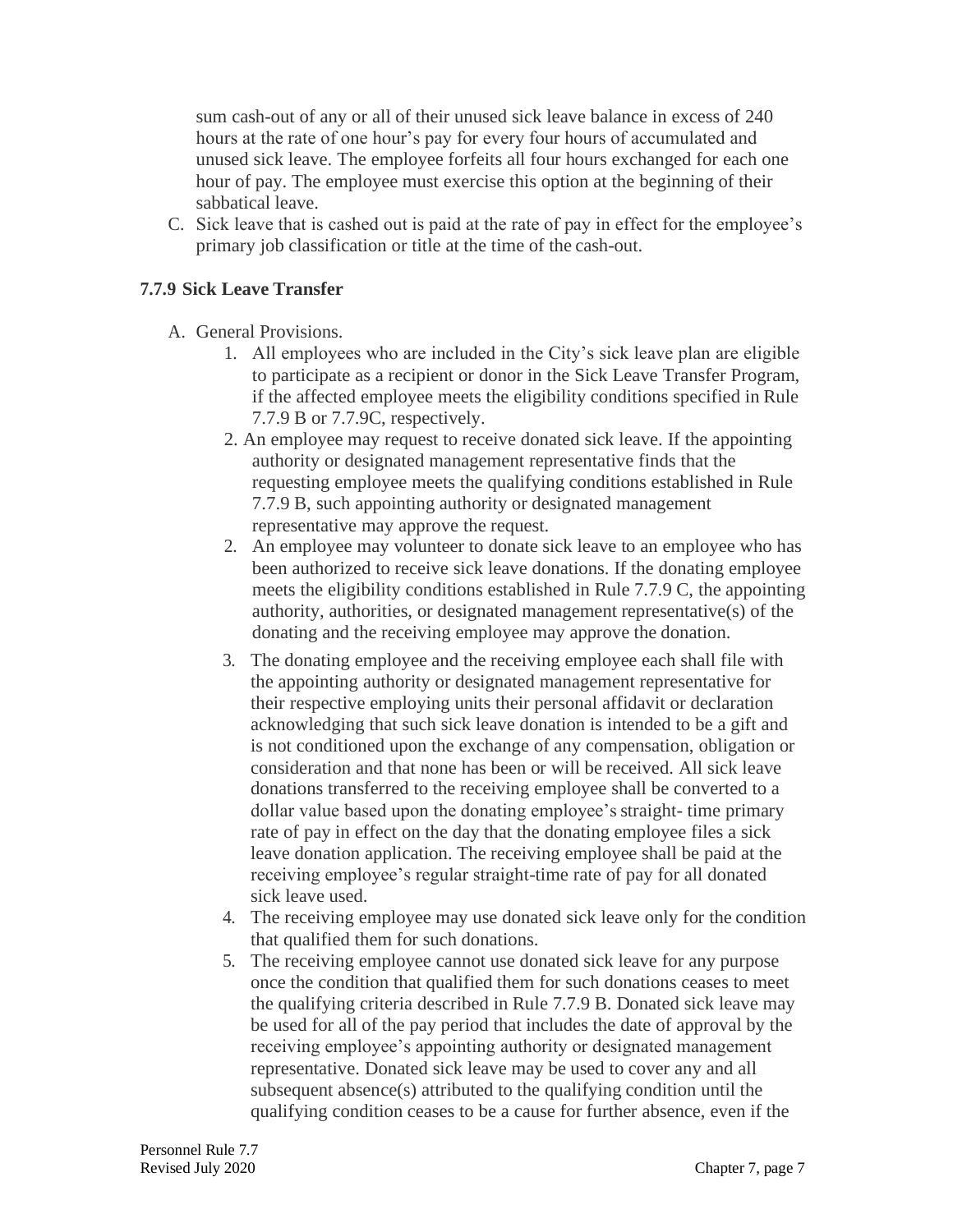receiving employee returns to work in the interim.

B. Qualifying conditions for the receiving employee.

An employee may receive sick leave donated by another employee or other employees if such employee meets all of the following conditions:

- 1. The receiving employee has exhausted, or will exhaust in the current pay period, paid leave balances due to personal illness, injury, impairment, or physical or mental condition which is likely to cause the employee to go on leave without pay, or to leave City employment; and
- 2. The receiving employee has filed with the receiving employee's appointing authority or designated management representative a medical certification from the receiving employee's health care provider verifying the nature and expected duration of the condition and the employee's need to be off work; and
- 3. The receiving employee is not eligible for benefits under SMC Chapter 4.44 nor under the State Industrial Insurance and Medical Aid Acts; and
- 4. The receiving employee shall not receive more than 560 hours of donated sick leave for any single qualifying incident based upon the dollar value of such leave which shall be converted from the donor to the recipient.
- C. Conditions for donating sick leave to an eligible recipient.
	- 1. An employee may request to donate sick leave hours to an approved recipient employee provided the donation will not cause the donating employee's sick leave balance to fall below 240 hours.
	- 2. A donating employee may not donate fewer than eight hours of sick leave converted at the donating employee's straight-time primary rate of pay.
	- 3. Employees who are separating from City service may not donate more sick leave than they would be able to use themselves between the date of the donation and their last day of work and must retain a post-donation minimum balance of 240 hours.
- D. Restoration of transferred sick leave.
	- 1. Any transferred sick leave remaining to the credit of a recipient employee when that individual's personal emergency terminates shall be restored, to the extent administratively feasible, by transfer to the sick leave accounts of the donors who are still active City employees on the date the personal emergency terminates. The recipient employee shall be permitted to retain up to 40 hours of sick leave which may include donated hours.
	- 2. If the total number of donating employees eligible to receive restored sick leave exceeds the total number of hours of sick leave to be restored, no restoration of donated sick leave shall occur. All remaining sick leave hours shall be retained by the recipient employee instead. In no case shall the amount of sick leave restored to a donating employee exceed the amount such employee donated.

#### **7.7.10 Time Off Without Deduction of Leave**

A. An employee may, with supervisory approval, participate as a non-compensated donor in a City-sponsored blood drive without deduction of pay or paid leave. Such participation may not exceed three hours per occurrence for travel, actual

Personnel Rule 7.7 Revised July 2020 Chapter 7, page 8